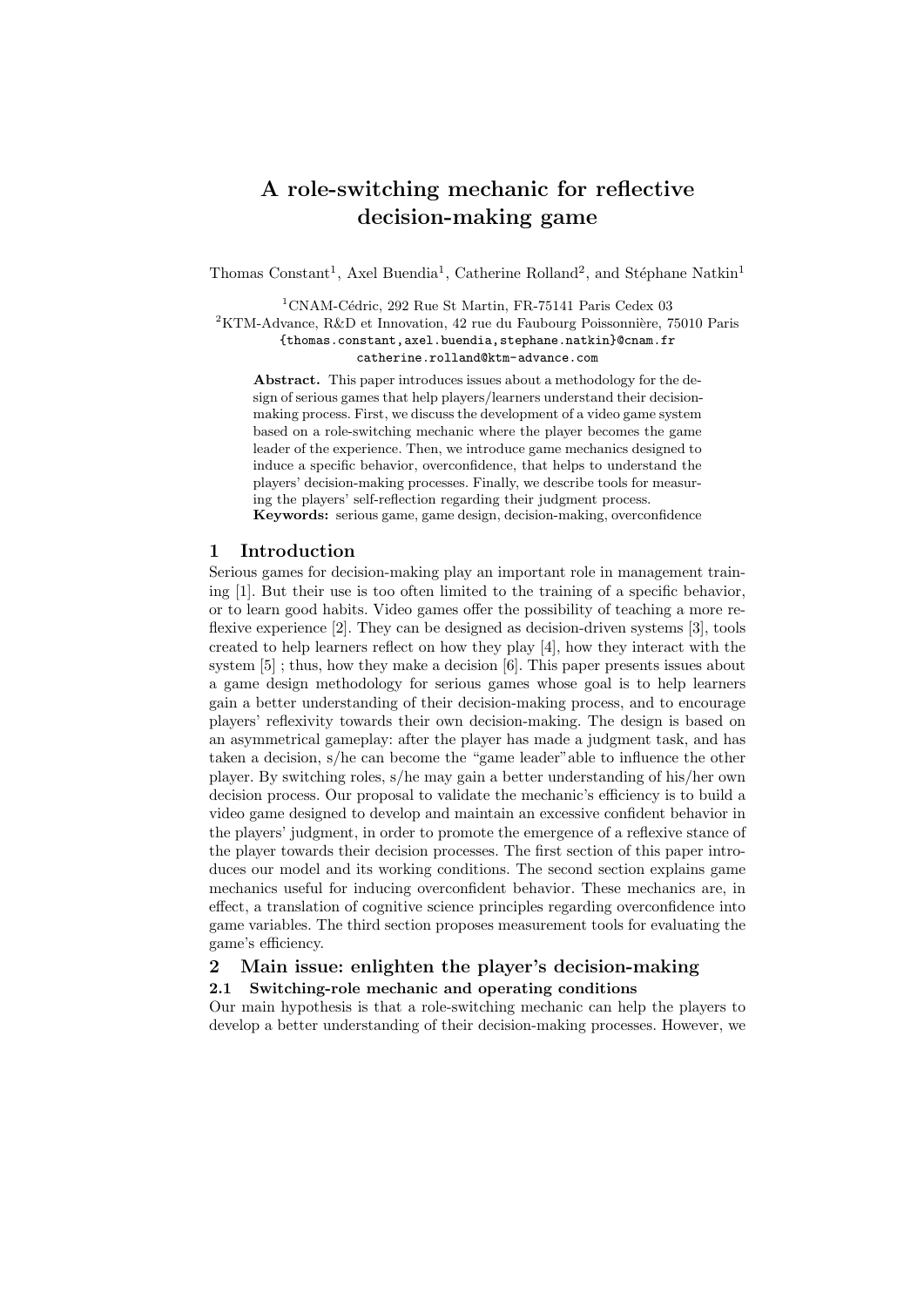#### 2 Constant, Buendia, Rolland & Natkin

make the assumption that role-switching is not enough: the player can be good at playing but may not necessarily understand of how. To help players to be in a reflexive position about their abilities to make a decision, we introduce three conditions to support the role-switching mechanic:

- $A$  main condition: when role-switching, the player must become the game leader of the game. In this role, s/he can use variables to impact the game experience. The game leader is the one who plays with the mechanics in order to alter the other player's judgment. S/he can achieve an optimal point of view of how the game works, and how it can alter the player's behavior.
- $A$  pre-condition: before becoming the game leader, it is necessary that the player has been in the position of taking a decision for which s/he is confident about. The confidence must be assumed even if the decision was made in an uncertain situation, and may be biased by the context of the game. Players' judgment about their decision must be unequivocal if we want to help them to understand how it can be affected.
- $A$  post-condition: after playing the game leader, it is necessary that the player is able to play his/her first role again, in order to measure the impact of the role-switching mechanic on his/her behavior.

For a serious purpose, we need to help the player to achieve this state of selfreflection. His/her way to make a decision has to be easier to understand and, as a consequence, the decision mechanisms have to be underlined by the system. Our proposal is to use cognitive fallacies in order to highlight judgment processes and explain why the player decision is biased.

#### 2.2 Heuristic judgment and decision making processes

Heuristics and biases research allows to understand more precisely human judgment under uncertainty. Confronted with a complex question, decision-makers sometimes unwittingly substitute the question with an easier one. This process, called "attribute substitution", is an example of heuristic operating [7]. A heuristic represents a shortcut in the judgment process as compared with a rational approach to decision-making. Heuristics are "rules of thumbs" - simpler and faster ways to solve a problem, based on knowledge, former experiences, skills, and cognitive abilities (similar to memory or computational ability) [8, 9]. If heuristic strategies are efficient most of the time, they can, however, occasionally lead to failure comparatively to a rational resolution of the full problem. These errors are called biases: markers of the use of a judgment heuristic. Identifying these markers allows researchers to better understand decision-making processes and reveal heuristic at work. Based on this approach, our methodology entails focusing on a single behavior in order to underline the player's decision-making process chosen specifically because it frequently manifests itself in the comportment of game players: overconfidence.

#### 2.3 Serious game concept and context of use

Before introducing specific game mechanics, we present the key elements of a gameplay chosen to illustrate the use of our methodology. The game is played by two players on two different computers. Players cannot see each other and cannot communicate directly, but they are aware of each other presence and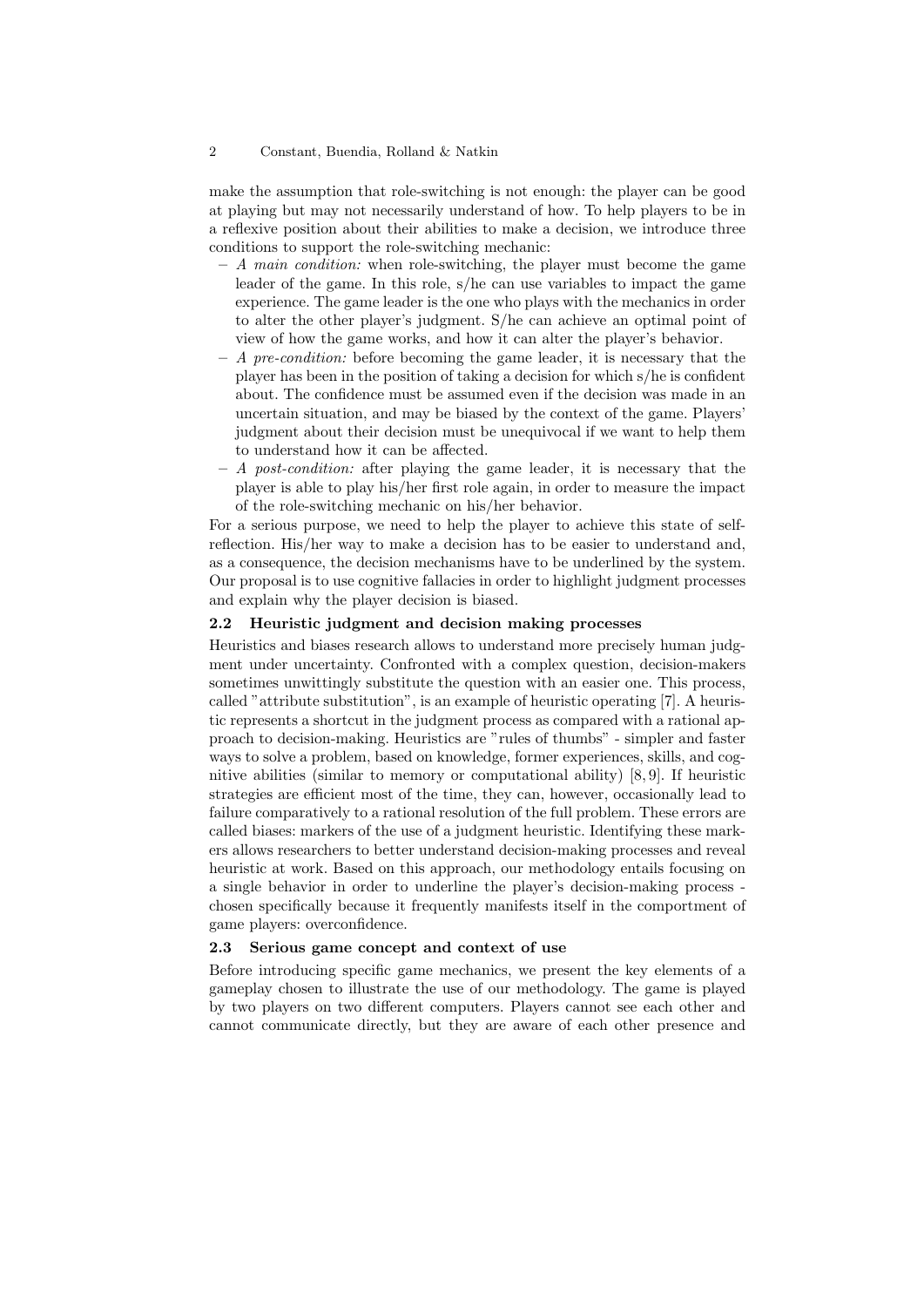role in the game. They play a narrative adventure game which apparent goal is to solve a sequence of criminal cases. Each player has a specific role. One of the players adopts the role of an investigator, gathering information to build a hypothesis for a given problem. S/he is confronted with various forms of influence, which are going to have an impact on his/her judgment. The other player personify the game leader, played by the other player, who is going to control the investigator access to information. S/he has access to multiple game variables useful to induce overconfidence in the other player's judgment (see below). After playing a sufficient number of levels in the same role (to be sure that the evaluation of the player's behavior is correct), the players exchange their roles: the game leader becomes the investigator, and reciprocally. By experimenting with these two gameplays, the player puts its own actions into perspective in order to understand how s/he made a decision.

## 3 Pre-condition: guiding the player's judgment

### 3.1 Variables to orient the player's confidence

The overconfidence effect has been studied in economic and financial fields as a critical behavior of decision-makers [10]. It impacts our judgment of both our own knowledge and skills and those of others [11, 12]. Overconfidence can be explained as a consequence of a person's use of heuristics such as availability and anchoring (defined in Section 3) [13, 12]. Overconfidence is also commonly observed in player behaviors. In a card game, for example, beginners as well as experts can be overconfident with regard both to performance and play outcomes [14]. If we want to induce this behavior, the player's judgment has to be driven in a given direction. As a consequence, game mechanics must be related to expressions or sources of overconfidence in human behavior [15]. Then, based on game design methods for directing the behavior of the player [3, 16], we derived game mechanics that can be used to produce the overconfidence effect. Figure 1 presents some mechanics examples according to three major expressions of the overconfidence effect.

#### 3.2 Core gameplay

At the beginning of the level, the game leader introduces a case to the other player, the investigator. The investigator's mission is to find the culprit: s/he is driven through the level to a sequence of places where his/her is able to get new clues about the case, mainly by questioning non-playable characters. But the investigator is allowed to perform a limited number of actions during a level, losing one each time s/he gets a new clue. Thus, the investigator is pushed to solve the case as fast as possible. The game leader is presented as the assistant of the investigator, but his/her real role is ambiguous: maybe s/he is trying to help the investigator, or maybe s/he has to push the investigator on the wrong track. This doubt is required to avoid biasing the investigator's judgment about the nature of the influence which target him/her. The investigator should not easily guess what the game leader is really doing, and should stay in a context of judgment in uncertainty. If this is not the case, the measure of the confidence of the player may be distorted. After several levels (several cases), the investigator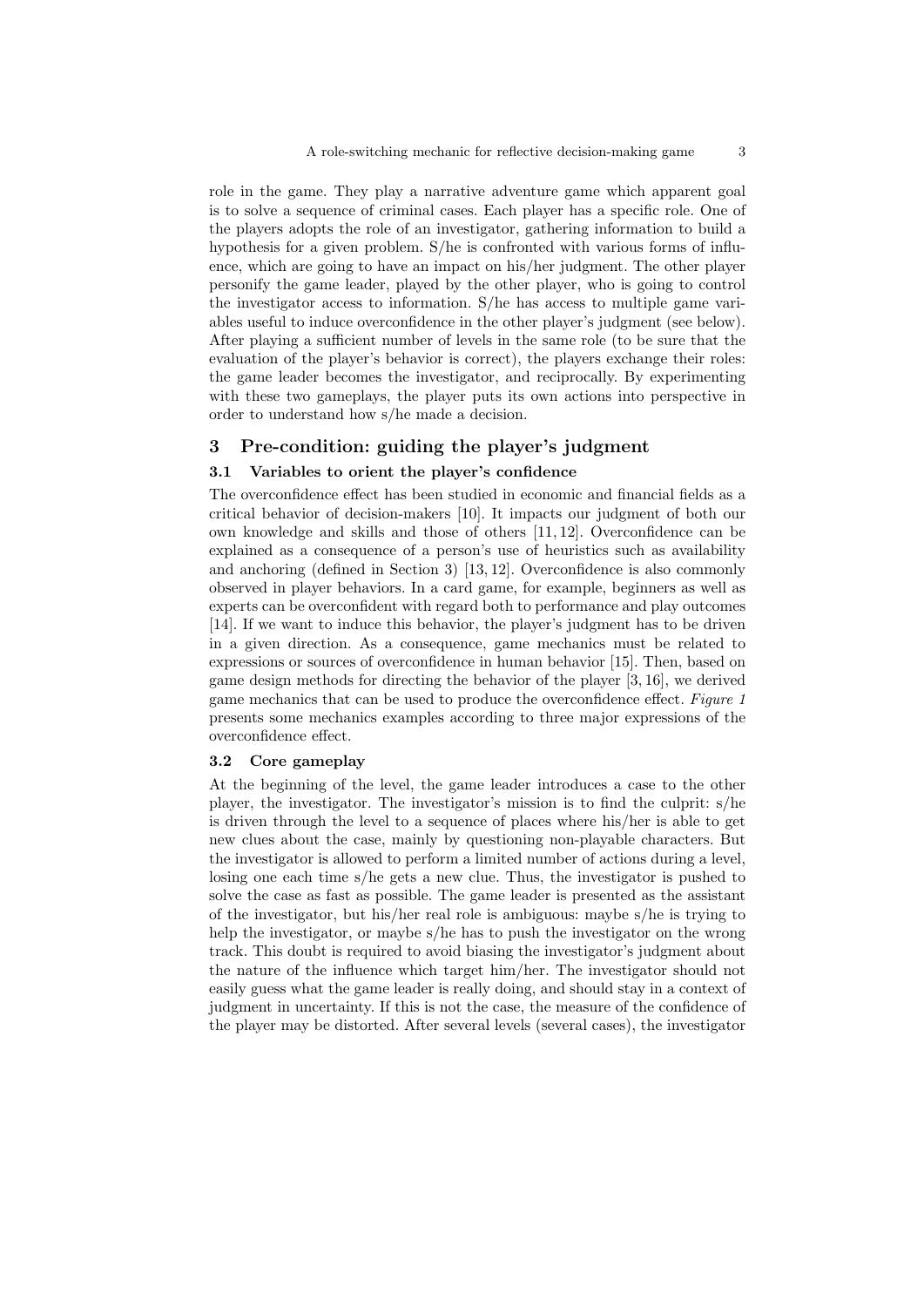#### 4 Constant, Buendia, Rolland & Natkin

|                              | Difficulty                                                                                                                                                              | Anchoring                                                                                                                                                                                                      | Confirmation                                                                                                                                                   |
|------------------------------|-------------------------------------------------------------------------------------------------------------------------------------------------------------------------|----------------------------------------------------------------------------------------------------------------------------------------------------------------------------------------------------------------|----------------------------------------------------------------------------------------------------------------------------------------------------------------|
| Definition                   | A decision-maker can be<br>overconfident if $s/he$<br>thinks that the task is<br>too easy or too difficult                                                              | Estimations are based on an<br>anchor, a specific value they will<br>easily memorize. The adjustments<br>will be too far narrowed down<br>towards this value to give an<br>appropriate estimation. Anchor      | Confirmation bias<br>reveals the fact that<br>decision-makers often<br>seek evidences that<br>confirm their<br>hypothesis, denying                             |
|                              | [13, 17].                                                                                                                                                               | bias can induce overconfidence<br>when evaluating an item or an<br>hypothesis $[18, 12]$ .                                                                                                                     | other evidences that<br>may refute them [19,<br>12.                                                                                                            |
| I<br>example<br>$2$ Mechanic | Setting up sensitive<br>difficulty by restricting<br>the player's exploration<br>in time and space.                                                                     | The game designer chooses a<br>specific piece of information to<br>use as an anchor. In order for it<br>to be clear to the player that<br>s/he has to use it the information<br>must be important to the case. | The game designer<br>classifies each piece of<br>evidence according to<br>how they support the<br>investigation's<br>solution and each of<br>the red herrings. |
| example<br>Mechanic          | Setting up logical<br>difficulty using puzzle<br>game design, the<br>intrinsic formal<br>complexity of which can<br>be controlled via given<br>patterns and parameters. | In order to compare its impact on<br>player judgment the game leader<br>sets the anchor at different points<br>and times in the game.                                                                          | During the game,<br>when giving evidence<br>to the player, the<br>game leader must<br>give priority to<br>evidence that favors a<br>specific red herring.      |

#### Fig. 1. Variables and game mechanics to orient the player's behavior

becomes the new game leader, and vice versa. To win, the investigator must find the probable solution of a case depending on the clues s/he might have seen, associated with a realistic measure of his/her confidence. At the opposite, the game leader wins if s/he has induced overconfidence in the investigator's judgment, and if the latter didn't discover the game leader role.

# 4 Post-condition: measuring the player's behavior

# 4.1 Evaluation of the player's confidence

Two kinds of evaluations are used to assess the effectiveness of a serious game based on our role-switching model. The first ones focuses on the player's judgment through the evaluation of his/her confidence. Measurements of the investigator's overconfidence are based on credence calculation, which is used in overconfidence measurement studies [17]. This score assesses the players' ability to evaluate the quality of their decision rather than assessing the value of the decision itself. Variations of this score from one game session to an other can show the evolution of the players' confidence regarding their decision-making process. After playing, players must fill out a questionnaire survey in order to give a more precise evaluation of their progression and confidence [20].

### 4.2 Evaluation of the player's reflexivity

The second evaluations highlight the players' ability to assess their self-efficacy in terms of problem solving. Judgment calibration may engage the decision-maker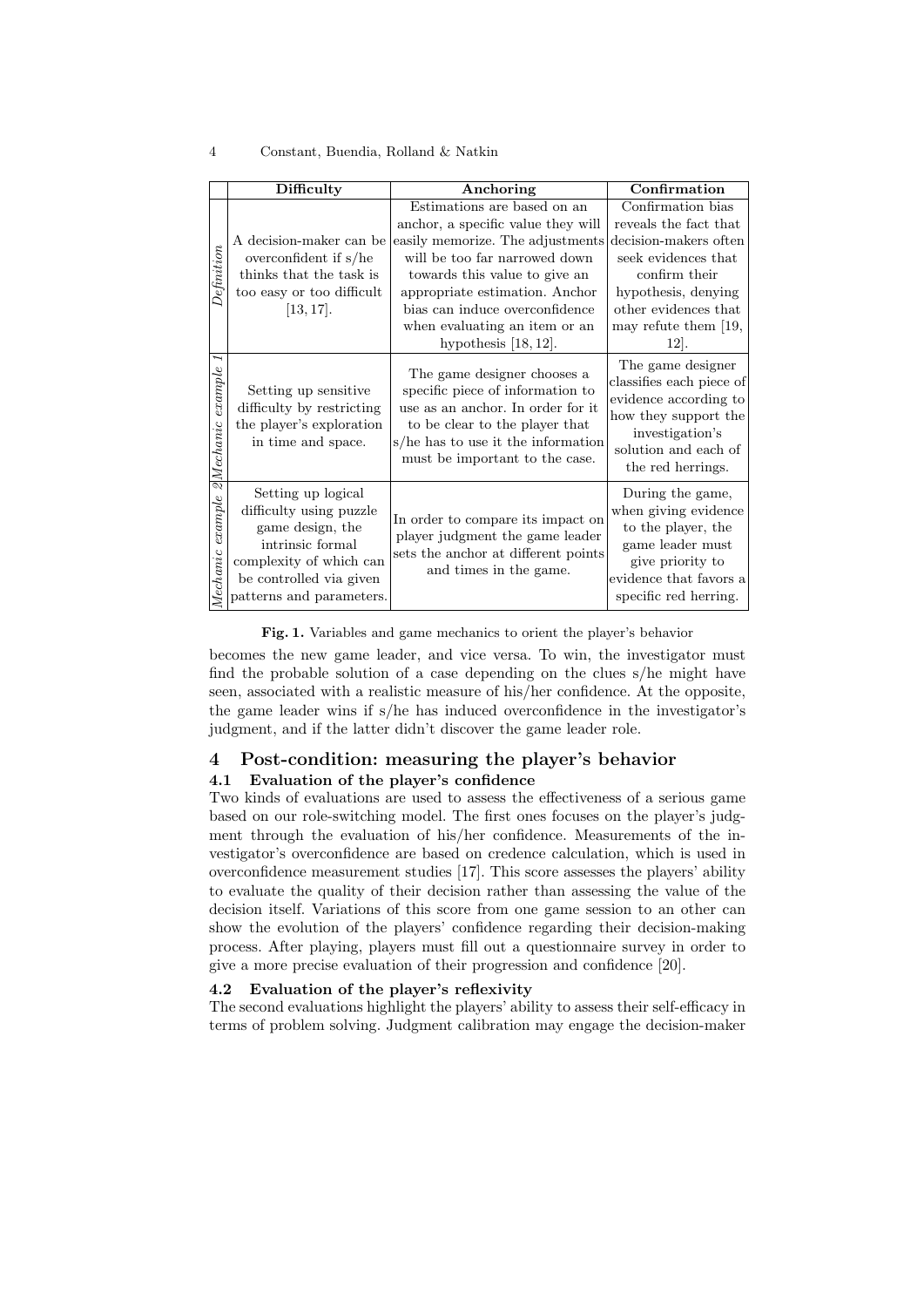in a reflexive posture on his/her ability to judge the quality of his/her decision that the overconfidence effect may bias [21]. But it is not enough for a long-lasting understanding of the behavior [22]. Therefore, in order to extend its effects, we design a re-playable game which can be experienced repeatedly within one or various training sessions. The role-switching mechanic allows the player to engage in a self-monitoring activity, by observing the behavior of other players and by experimenting on them. After several levels from this perspective, the player discerns how the investigator develops overconfidence, or tries to reduce it. Then the player resumes his/her first role and starts by giving new self-evaluations. This time, the player should give a more realistic assessment of his/her ability to solve the case. The variation of the players calibration score can give us a precise measure of the evolution of their behavior, and by extension, of their understanding on how they make a decision in the game. Figure 2 presents the range of possible player behaviors that we can expect.

|                                                                        | Not confident                                                                                                                                                                           | Very confident                                                                                                                                                                        |
|------------------------------------------------------------------------|-----------------------------------------------------------------------------------------------------------------------------------------------------------------------------------------|---------------------------------------------------------------------------------------------------------------------------------------------------------------------------------------|
| The solution<br>of the case<br>given by the<br>player is<br>improbable | The player is aware of the weakness<br>of his/her reasoning. Well calibrated<br>Score multiplied                                                                                        | The player was too quick in<br>his/her reasoning (and s/he has<br>failed to seen the limits). S/he<br>made a mistake in his/her<br>reasoning. Uncalibrated Player<br>loses his points |
| The solution<br>of the case<br>given by the<br>player is<br>probable   | The player was too quick in his/her<br>reasoning (and s/he realizes this).<br>$S/he$ is correct, but has no<br>confidence in his/her reasoning.<br>Uncalibrated Player loses his points | The player is correct as well as<br>confident in his/her reasoning.<br>Well calibrated Score<br>multiplied                                                                            |

Fig. 2. Player behavior matrix

### 5 Conclusion and future works

This paper proposed a game design methodology for building serious games and the way of use to let the players gain a better appreciation of how they make a decision. This methodology is based on the heuristic approach to the analysis of human judgment as well as game design research that relates to decision-making and reflexivity. We then proposed rules and game mechanics designed to induce and control the overconfidence effect and to encourage the players' reflexivity regarding their decision-making. Finally, we introduced the idea of tools for measuring both the players' reflexivity and the effectiveness of the game itself. This methodology is currently being used to develop a prototype of the serious game, which will be evaluated in training courses at the Management & Society School of the National Conservatory of Arts and Crafts<sup>1</sup>. The prototype will be able to verify the proper functioning of the role-switching mechanic, its impact and its durability on the player's behavior.

<sup>&</sup>lt;sup>1</sup> For more informations about the School and the Conservatory: http://the.cnam.eu